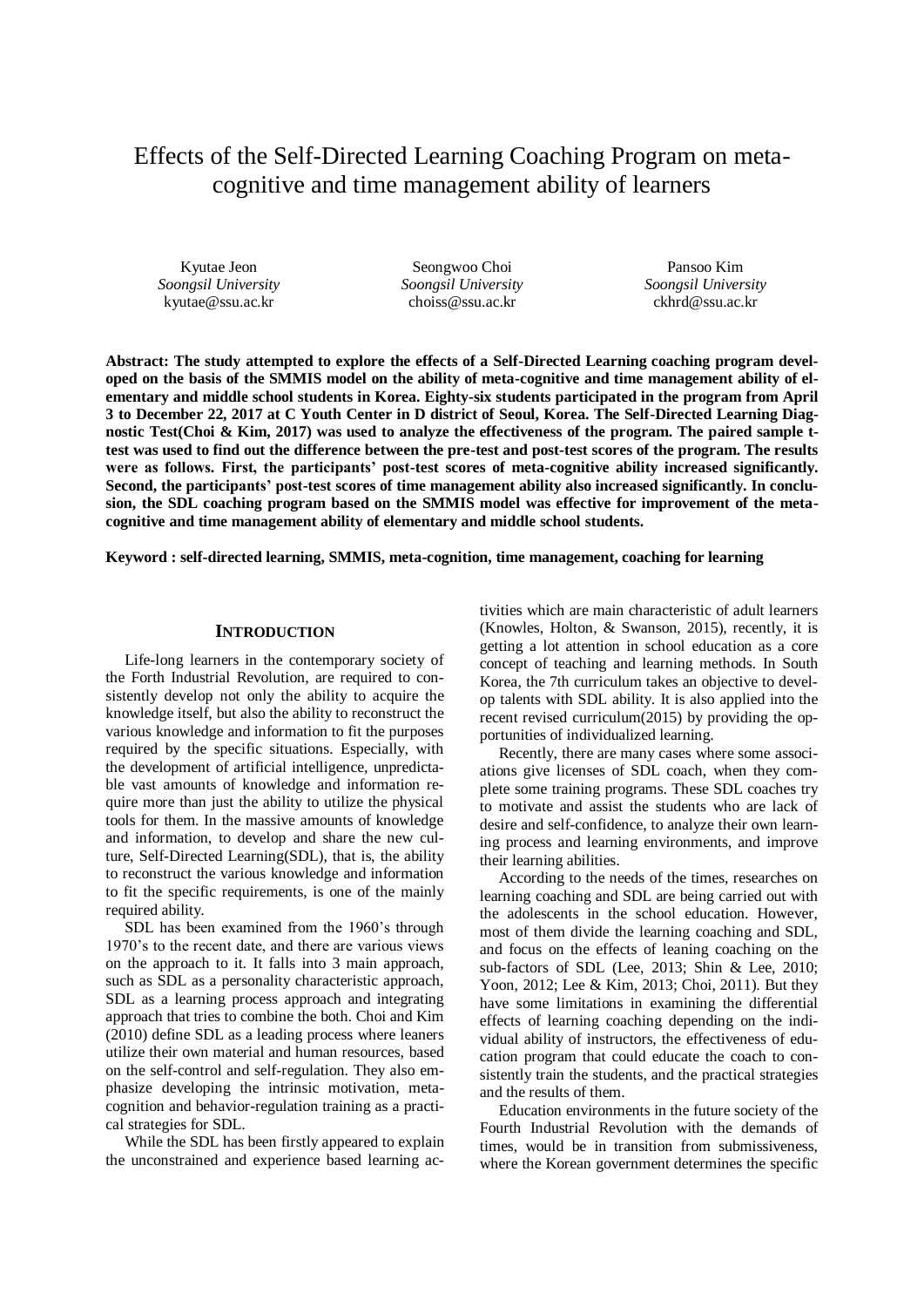subjects of curriculum regardless of the willingness of the students, to activeness where the students would actively select the subjects what they want according their individualized aptitudes and interests. In other words, it would be the transition from the traditional, passive learning environments to active and autonomous learning environments. In this open learning environments, it is necessary for the lifelong learners to develop meta-cognitive ability that could plan, monitor and regulate their own cognitive process, and the time management ability that could deliberately use and plan the learning time thereby that could foster the effective learning environments.

Based on these necessities, the current study tried to examine the effects of a SDL coaching program based on the SMMIS(Self-motivation, Motivation, Meta-cognition, Interaction, Self-reflection) model, which was developed by S university and being applied to elementary and middle school students' metacognitive and time management ability of C Youth Training Center in Seoul.

# **SMMIS MODEL BASED SDL COACHING PROGRAMS**

According to Choi & Kim(2010), SDL is to properly understand their own comprehension and pace with the self-regulated learning training, and completing the self-directedness by practices and training of motivation, cognition, and behavior domain, based on assimilation accommodation. The SDL coaching program of the study was developed by Choi & Kim(2010) based on the SMMIS model, which is being applied to elementary, middle and high school students and adjusted to the environments of C Youth Training Center.

It is developed to expand the comprehension domain of the learners by repetitive monitoring and feedback of the learning coach after the learning process with the various learning strategies, which is preceded by the checking of the comprehension ability and planning the learning contents by themselves, without any constraints on the types of the subjects. The learning process was designed to consistently repeat according to their own planning of learning contents by the small chapters. It consisted of the comprehension check, conceptual learning, 1:1 monitoring and feedback, problem solving and wrong answer notes, and making learning planner and monitoring. In this process, the coach assists the students to focus on the performance. Detailed flows of the process for the interaction between the coach and learners, and consulting process with students and parents are shown in Figure 1. Detailed contents of learning management of the process are shown in the Table 1.



Figure 1. SDL coaching process

Table 1. Detailed contents of coaching programs.

|                    |                                    | Coaching              |  |  |  |
|--------------------|------------------------------------|-----------------------|--|--|--|
| <b>Division</b>    | <b>Detailed contents</b>           | manage-               |  |  |  |
|                    |                                    | ments                 |  |  |  |
|                    | · Background knowledge check-      |                       |  |  |  |
|                    | ing: Checking on the back-         | Observing             |  |  |  |
|                    | ground knowledge and the pre-      | the perfor-           |  |  |  |
| Compre-            | dictions of the contents that will | mance                 |  |  |  |
| hension            | be treated in the tables of con-   | level of              |  |  |  |
| check              | tents of the textbook              | students              |  |  |  |
|                    | · Differentiating the contents     | and feed-             |  |  |  |
|                    | that is already known and that is  | back                  |  |  |  |
|                    | needed to be known                 |                       |  |  |  |
| Concep-<br>tual    | Checking the aims of the les-      |                       |  |  |  |
|                    | sons: apprehending the core        |                       |  |  |  |
|                    | contents of the chapter            |                       |  |  |  |
|                    | · Acquisition of information :     | Observing             |  |  |  |
|                    | careful reading and underlining    | the perfor-           |  |  |  |
|                    | on the important part              | mance                 |  |  |  |
|                    | Organizing the meta-cognitive      | level of              |  |  |  |
| learning           | training notes                     | students              |  |  |  |
|                    | · Sentence reconstitution, use of  | and feed-             |  |  |  |
|                    | code & make, schematization        | hack                  |  |  |  |
|                    | $\cdot$ The coach prepares the 2~3 |                       |  |  |  |
|                    | required questions on the learn-   |                       |  |  |  |
|                    | ing contents                       |                       |  |  |  |
| $1:1$ Feed<br>back | Coaching order of students :       | Checking              |  |  |  |
|                    | After the self-learning, 1:1       |                       |  |  |  |
|                    | feedback in order                  | the learn-            |  |  |  |
|                    | Checking the text                  | ing con-              |  |  |  |
|                    | book/workbook / Managing the       | tents and<br>feedback |  |  |  |
|                    | habits and attitudes               |                       |  |  |  |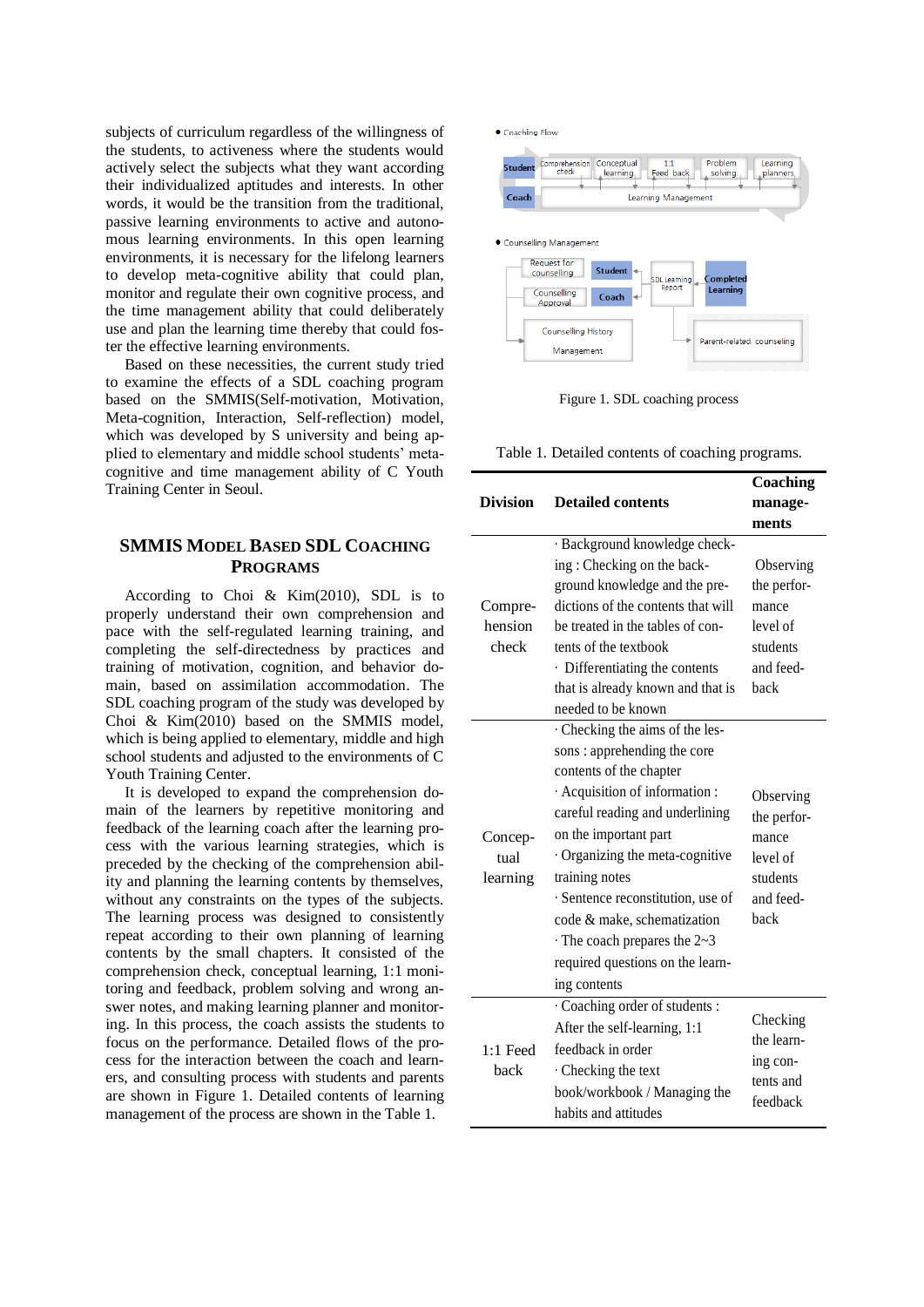| Problem<br>solving<br>and<br>wrong<br>answer<br>notes                                                          | · Problem solving based on the<br>understanding of the learned<br>contents<br>· Solving uncertain problems<br>with their own material and<br>human resources<br>$\cdot$ Analyzing the wrong answers<br>with wrong answer notes | Observing<br>the perfor-<br>mance<br>level of<br>students<br>and feed-<br>back |
|----------------------------------------------------------------------------------------------------------------|--------------------------------------------------------------------------------------------------------------------------------------------------------------------------------------------------------------------------------|--------------------------------------------------------------------------------|
| Making<br>learning<br>planners<br>and<br>monitor-<br>$\frac{\text{in} \, \mathbf{g}}{\text{in} \, \mathbf{g}}$ | · Making learning planners :<br>about the learning processed<br>today and learning process in<br>this week.<br>$\cdot$ Writing the opinion of the<br>coach / planning / supplements<br>· Making the portfolio in order         | Monitoring<br>the con-<br>tents of the<br>planners<br>and feed-<br>hack        |

#### **METHODS**

#### **Participants**

This study adopted one-group pre-posttest experimental design for examining the effects of a selfdirected learning coaching program on meta-cognitive and time management ability of learners. Eighty-six students who volunteered to participate in the SDL coaching program at C Youth Center were selected for study sample. Participants' individual characteristics were presented in the table 2.

Table 2. Participants individual characteristics

| <b>Characteristics</b> |            | frequency<br>Percent $(\% )$ |      |
|------------------------|------------|------------------------------|------|
| Elementary             | 5th grade  | 19                           | 22.1 |
| school                 | 6th grade  | 24                           | 27.9 |
| Middle<br>school       | 1st grade  | 23                           | 26.7 |
|                        | 2nd grade  | 12                           | 14.0 |
|                        | 3rd grade  | 8                            | 9.3  |
| Gender                 | <b>Boy</b> | 52                           | 60.5 |
|                        | Girl       | 34                           | 39.5 |
| Total                  |            | 86                           | 100  |

# **Procedure**

#### **Pre-test**

The self-directed learning diagnostic test was used to analyse the students' traits and characteristics and to apply them for individual coaching. The test was developed and normalized for the Korean elementary, middle, and high school students by the CK research center of S University(Choi et al., 2017). The subtests for meta-cognitive ability and time management ability of the test were utilized in the study. The components of them are shown in the Table 3. The pre-test was administered one week earlier than the program beginning by online, at the end of March, 2017. The test took approximately 40 to 50 minutes.

# Table 3. Components of Meta-cognitive and Time Management Ability Subtest

| Cate-<br>gory                           | <b>Factor</b>        | <b>Contents</b>                                                                                                                                                     |  |  |
|-----------------------------------------|----------------------|---------------------------------------------------------------------------------------------------------------------------------------------------------------------|--|--|
| Meta-<br>cogni-<br>tive<br>ability      | Planning             | Ability to consider appropri-<br>ate strategies and information<br>processing<br>Ability to monitor self-                                                           |  |  |
|                                         | Monitoring           | attention and evaluate per-<br>formance                                                                                                                             |  |  |
|                                         | Regulation           | Ability to regulate one's cog-<br>nitive strategies when it is<br>inappropriate and slow down<br>cognitive processing speed in<br>solving a difficult problem.      |  |  |
| Time<br>man-<br>age-<br>ment<br>ability | Time man-<br>agement | Ability to organize study<br>time, spending time appropri-<br>ate, making and atmosphere<br>of studying, and finding a<br>time/environment to improve<br>attention. |  |  |

### **SDL Coaching Program Operation**

The SDL coaching program was administered from April 3, 2017 to December 2, 2017. The subjects participated in the program, twice in a week at a length of 80 minutes for each coaching time. The numbers of the students assigned to a coach were less than five, in order to ensure the effectiveness of the program.

#### **Post-test**

The post-test was administered with the same items as the pre-test and by online a week before the program ended.

#### **Data analysis**

Descriptive statistics (i.e., frequency, percentile, mean, standard deviation) and paired t-test were conducted for the analysis by using SPSS Win 24.0 version. The significance level for the t-test result was set at  $.05$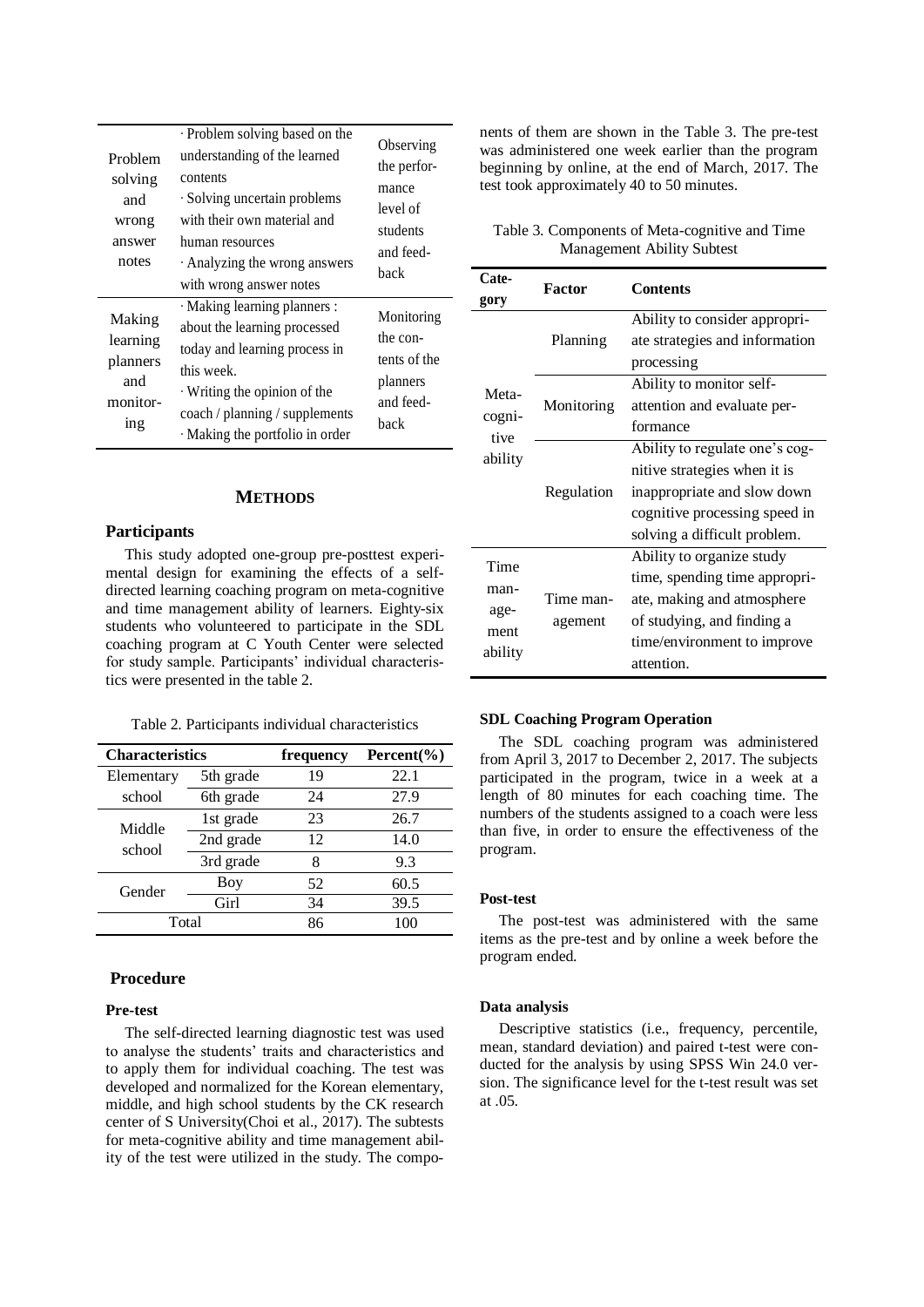# **RESULTS AND DISCUSSION**

## **Differences in the meta-cognitive ability**

The paired t-test comparing scores of pre- and post-test was conducted to examine the development in the participants' meta-cognitive ability after the SDL coaching program application. The mean score of participants' meta-cognitive ability was changed from 69.91 to 72.42 and the difference was significant statistically( $p < .05$ ), as shown in the Table 4.

Table 4. Mean difference of meta-cognitive ability

| Cate-   | test | N  | М     | SD    | t        |              |
|---------|------|----|-------|-------|----------|--------------|
| gory    |      |    |       |       |          | р            |
| meta-   |      |    |       |       |          |              |
| cogni-  | Pre  | 86 | 69.61 | 12.21 | $-2.558$ | $.012*$      |
| tive    | Post | 86 | 72.42 | 13.39 |          |              |
| ability |      |    |       |       |          |              |
| Plan-   | Pre  | 86 | 67.44 | 14.59 | $-2.310$ | $.023*$      |
| ning    | Post | 86 | 70.87 | 15.50 |          |              |
| Moni-   | Pre  | 86 | 72.62 | 14.87 |          |              |
| toring  | Post | 86 | 74.94 | 16.24 | $-1.568$ | .121         |
| Regu-   | Pre  | 86 | 68.78 | 12.69 | $-2.217$ | $.029*$      |
| lation  | Post | 86 | 71.45 | 13.13 |          |              |
|         |      |    |       |       |          | * $p < 0.05$ |

All sub-factors of meta-cognitive ability (i.e., planning, monitoring, regulation) showed increases in the mean scores, but the differences were statistically significant in planning and regulation, not in monitoring.

These results demonstrated that the SDL coaching program has positive effect to improve participants' meta-cognitive ability for the following reasons.

First, the SDL coaching program was designed to monitor participants' background knowledge and ability of guessing the studying contents before the actual study session was started. Furthermore, the planning factor that helps to choose effective strategies and information processing for goal achievement could be improved by the process of making up for the participants' weakness through face-to-face individualized coaching.

Second, the regulation factor could be increased because the program provide the participants with experiences to check their notes, to make problem solving notes and wrong answer notes, and to explain about the contents to others. These activities would lead to the accumulation of the experiences of checking their own cognitive strategies and sometimes the experiences of slowing down their cognitive processing speed when faced with difficult problems. Eventually, they lead to the improvement of the regulative ability, which is the sub-factor of metacognitive ability.

However, there was no significant difference in the monitoring factor. This result seems to show that the students tended to depend on the feedback of the coach in the monitoring of their own understanding, rather than monitoring by themselves. In the future research, the program would be revised with more activities that could make the students monitor their own understanding by themselves and we may expect better results.

## **Differences in time management ability**

The paired t-test comparing scores of pre- and post-test was also conducted to examine the development in the participants' time management ability.

Table 5. Mean difference of time management ability

| Cate-<br>gory | test | $\mathbf N$ | M     | <b>SD</b> | t              | р            |
|---------------|------|-------------|-------|-----------|----------------|--------------|
| Time          |      |             |       |           |                |              |
| man-          | Pre  | 86          | 64.01 | 15.30     | $-2.258$ .027* |              |
| agement       | Post | 86          | 67.62 | 16.12     |                |              |
| ability       |      |             |       |           |                |              |
|               |      |             |       |           |                | * $p < 0.05$ |

The mean score of participants' time management ability was changed from 64.01 to 67.62 and the difference was significant statistically( $p$ <.05), as shown in the Table 5.

These results demonstrated that the SDL coaching program has positive effects in improving the participants' time management ability. The program let the participants make a planner and monitoring their studying plan for every week. Through this process, they might have tried to organize study time for next week, spend time appropriately, develop good atmosphere for studying for themselves, and finally the ability to find fit time and environment to improve the attention could be increased.

## **CONCLUSION AND SUGGESTION**

The purpose of this study was to examine the effects of a SDL coaching programs developed on the basis of the SMMIS model for the meta-cognitive and behavioral regulative abilities of elementary and middle school students. With the 86 elementary and middle school students participated in the program of C Youth Training Center in Seoul, the study compared the pre- and post-test score of meta-cognitive and time management abilities. The conclusion and implication of the study are as follows.

First, the SMMIS model based SDL coaching program increased the meta-cognitive ability of elementary and middle school students. However, the monitoring, a sub-factor of meta-cognitive ability, did not increased. The results imply that supplementing the process that could make the students follow their concentrations and monitoring their comprehension,